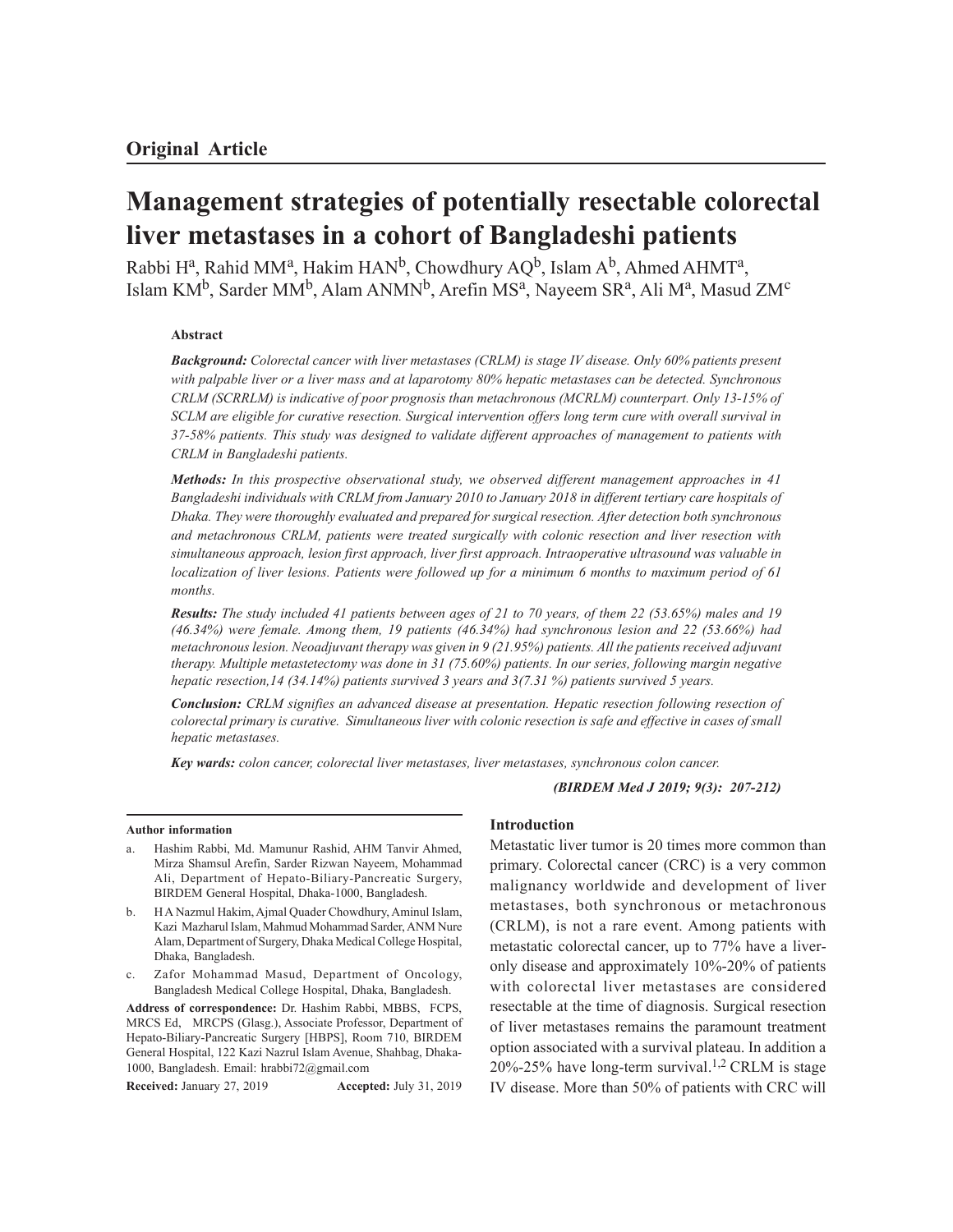develop liver metastases during their lifespan. Synchronous colorectal liver metastases (SCRLM) are metastatic liver tumors, detected at initial presentation of primary CRC and metachronous colorectal liver metastases (MCRLM) are liver metastases that develop after resection of primary CRC. Hepatic resections for CRLM following resection of colorectal primary is a standard procedure. However, simultaneous liver with colonic resection is a safe and effective option in patients with small liver metastases. This study intended to further validate the different approaches to Bangladeshi patients with CRLM.

#### **Methods**

In this prospective observational study, we observed the outcome of different approaches in 41 consecutive Bangladeshi patients with CRLM, carried out from January 2010 to January 2018, managed by same surgical team at BIRDEM General Hospital, Dhaka Medical College Hospital and BRB hospitals Ltd. of Bangladesh. The patients were segregated into SCRLM and MCRLM, according to presentation. They were thoroughly evaluated. Apart from colonoscopy, ultra sonogram (USG), computed tomography scan (CTscan), magnetic resonance imaging (MRI), staging laparoscopy and positron emission tomography (PET CT–scan) was done where appropriate. After detection, patients were managed surgically with colonic and liver resection with simultaneous approach, primary or lesion first approach and liver first approach according to presentation. Intraoperative USG was a valuable adjunct in tumor localization. Neoadjuvant therapy was offered to 9 patients; however, all the patients received adjuvant chemotherapy. They were followed up from minimum 6 months to maximum period of 61 months. Chemotherapeutic agents, targeted therapy against vascular endothelial growth factor (VEGF), epidermal growth factor (EGF) were given according to protocol. In order to improve efficacy and response rate, these agents were often used in combinations where applicable. All CRLM patients with complete medical records, histopathology study and imaging findings to evaluate tumor extension were included in this study. Patients with medical records not complying with study variables, tumors treated with radiofrequency ablation, microwave ablation, tumors associated with inflammatory bowel disease were excluded.

## *Follow-up after resection*

Patients, following hepatic and/or colorectal resection were monitored following guidelines to identify early recurrence. Patients underwent physical examination, serum carcino-embryonic antigen (CEA) level, chest Xray, CT-scan and PET-scan in selected cases, every 3 to 4 months for the first two years and then every 6 months for the following five years.

## *Data collection and analysis*

Findings of observation were recorded on prescribed data collection from. After collection, data editing and clearing was done manually and prepared for data entry and calculated by computer based software.

# **Results**

The study comprised consecutively selected 41 patients diagnosed as CRLM. Surgeries were performed according to mode of presentation following the protocol. Patients were between 21 and 70 years of age, 34 (82.92%) patients were between 3rd and5th decades of life, only 7 (17.07%) patients were in 2nd and 3rd decades of life with highest 13 (31.70%) patients between 41 and 50 years age group (Figure 1). We found, 22 (53.65%) patients were male and 19(46.34%) patients were female. Study showed a slight male predominance and presented at an earlier age than females.



**Figure 1** Age distribution of the study participants  $(N= 41)$ 

In our series,19 (46.34%) patients had SCRLM and 22 (53.66%) cases with MCRLM. Thirty four patients had primary site in the right colon and 6 patients in left colon and with only one patient in rectum. Fifteen (36.58%) patients with caecal carcinoma, 9 patients with carcinoma ascending colon, 6 patients right colic flexure and 4 patients right transverse colon (Figure 2). However, 9 patients had their metastases in right lobe of liver, 13 patients in left lobe and 19 patients had bilateral disease. Simultaneous resection of primary CRC with hepatic resection was performed in 16 cases. Primary first approach was done in two patients and liver first in one. Thirteen patients under went right hemicolectomy with hepatic resection of CRLM (Table I).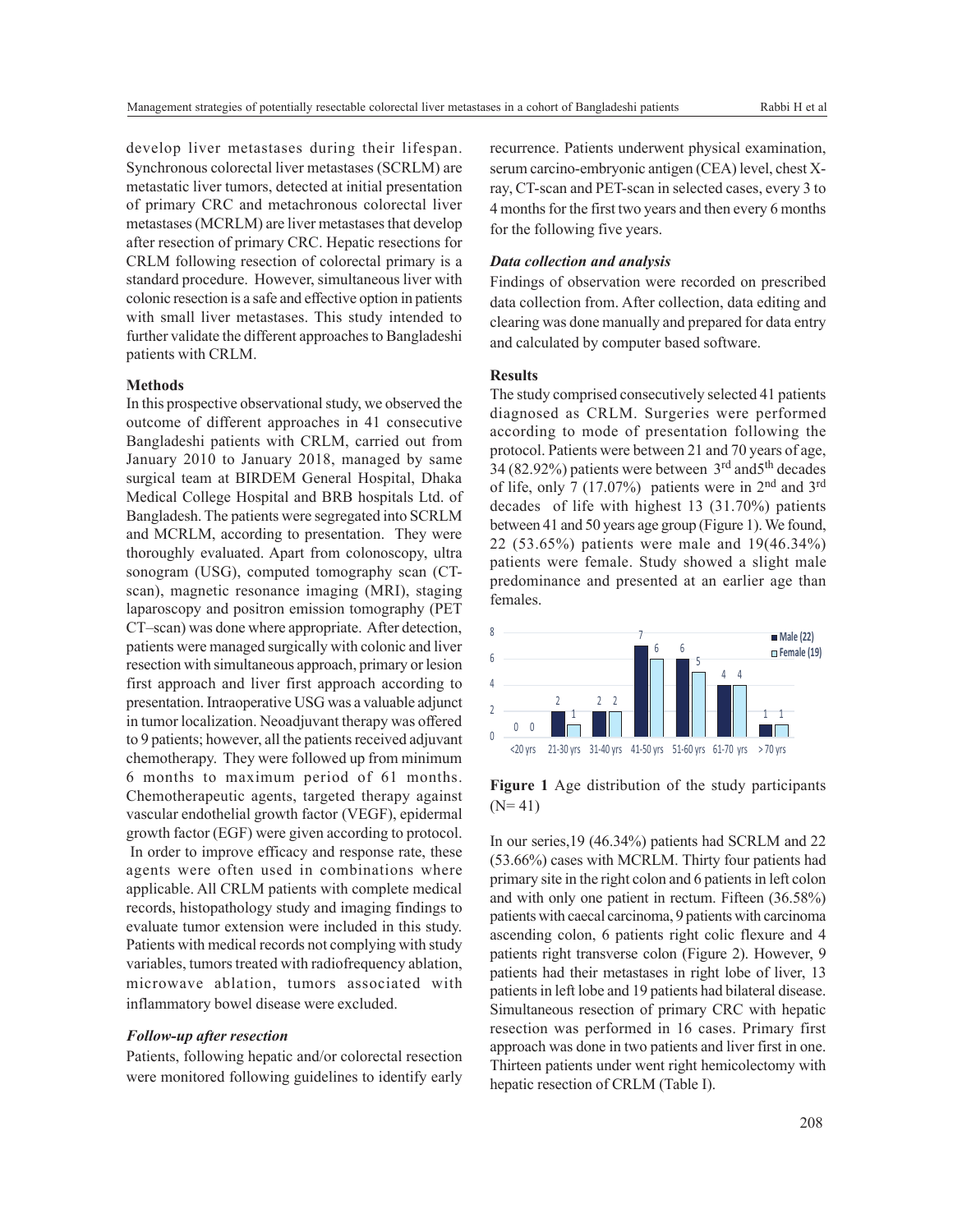|                              |                                 | <b>SCRLM</b>  | <b>MCRLM</b>  | Total         |
|------------------------------|---------------------------------|---------------|---------------|---------------|
|                              | Gender                          |               |               |               |
|                              | Male                            | 12 (29.26%)   | 10 (24.39%)   | 22 (53.65%)   |
|                              | Female                          | 7(17.07%)     | $12(29.26\%)$ | 19 (46.34%)   |
|                              |                                 |               |               |               |
|                              | <b>Mode of presentation</b>     | 19(46.34%)    | 22 (53.65%)   |               |
|                              | Primary site                    |               |               |               |
|                              | Rt. Colon                       | $13(31.70\%)$ | 20 (48.78%)   | 33 (80.48%)   |
|                              | Lt. Colon                       | 1(2.43%)      | $6(14.63\%)$  | 7(17.07%)     |
|                              | Rectum & Anal canal             | 0             | 1(2.43%)      | 1(2.43%)      |
|                              | Site at liver                   |               |               |               |
|                              | Rt. Lobe                        | 8 (19.51%)    | 1(2.43%)      | 9(21.95%)     |
| ÷,                           | Lt. Lobe                        | 7(17.07%)     | $6(14.63\%)$  | 13 (31.70%)   |
| $\overline{a}$               | <b>Both Lobes</b>               | 12 (29.26%)   | 7(17.07%)     | 19 (46.34%)   |
|                              | <b>Surgical approaches</b>      |               |               |               |
|                              | Simultaneous approach           | 16 (39.02%)   |               |               |
| $\overline{\phantom{0}}$     | Primary/Sequential approach     | 2(4.87%)      |               | 19 (46.34%)   |
|                              | Liver first approach            | $1(2.43\%)$   |               |               |
|                              | <b>Type of liver resections</b> |               |               |               |
|                              | Multiple metastetectomy         | 16 (39.02%)   | 15 (36.58%)   | 31 (75.60%)   |
|                              | $>$ 3 Lesions                   | 5(12.19%)     | 7(17.07%)     |               |
| $\cdot$                      | $<$ 3 Lesions                   | 10(24.39%)    | 9(21.95%)     |               |
| $\qquad \qquad \blacksquare$ | Lt. lateralhep.segmentectomy    | $3(7.31\%)$   | 5(12.19%)     | $8(19.51\%)$  |
| $\qquad \qquad -$            | Rt. hepatectomy                 | 1(2.43%)      | $1(2.43\%)$   |               |
|                              | Lt. hepatectomy                 | 1(2.43%)      | 1(2.43%)      |               |
|                              | <b>Survival</b>                 |               |               |               |
|                              | 3 years                         | 10(24.39%)    | 4(9.75%)      | $14(34.14\%)$ |
|                              | 5 years                         | 2(4.87%)      | $3(7.31\%)$   | 5(12.19%)     |

*[Rt.= Right, Lt.= Left, CRLM: Colorectal liver metastases, SCRLM: Synchronous colorectal liver metastases, MCRLM: Metachronous colorectal liver metastases]*





Multiple metastetectomy was performed in 31 (75.60%) patients. Metastetectomy was done for more than three lesions in 12 (29.26%) patients and in 19 (46.34%) patients for three or less lesions. Multiple metastetectomy was performed with varying diameter lesions with largest one 7 cm. Segmental resection was

preferred in larger lesion and multiple metastases with involved hepatic segment or lobe.

| <b>Table II</b> Postoperative complications $(N=7)$ |                  |               |  |  |
|-----------------------------------------------------|------------------|---------------|--|--|
| Complications                                       | No.              | $\frac{0}{0}$ |  |  |
| Wound Infection                                     | 7                | 17.07         |  |  |
| Burst abdomen                                       | $\mathcal{L}$    | 4.87          |  |  |
| Intra-abdominal sepsis                              | 4                | 9.75          |  |  |
| Hemorrhage                                          | $\mathfrak{D}$   | 4.87          |  |  |
| Anastomotic leakage                                 | 1                | 2.43          |  |  |
| Biliary Leakage                                     | $\left( \right)$ | $\mathbf{0}$  |  |  |
| Basal atelectasis                                   | 3                | 7.31          |  |  |
| Paralytic ileus                                     | 5                | 12.9          |  |  |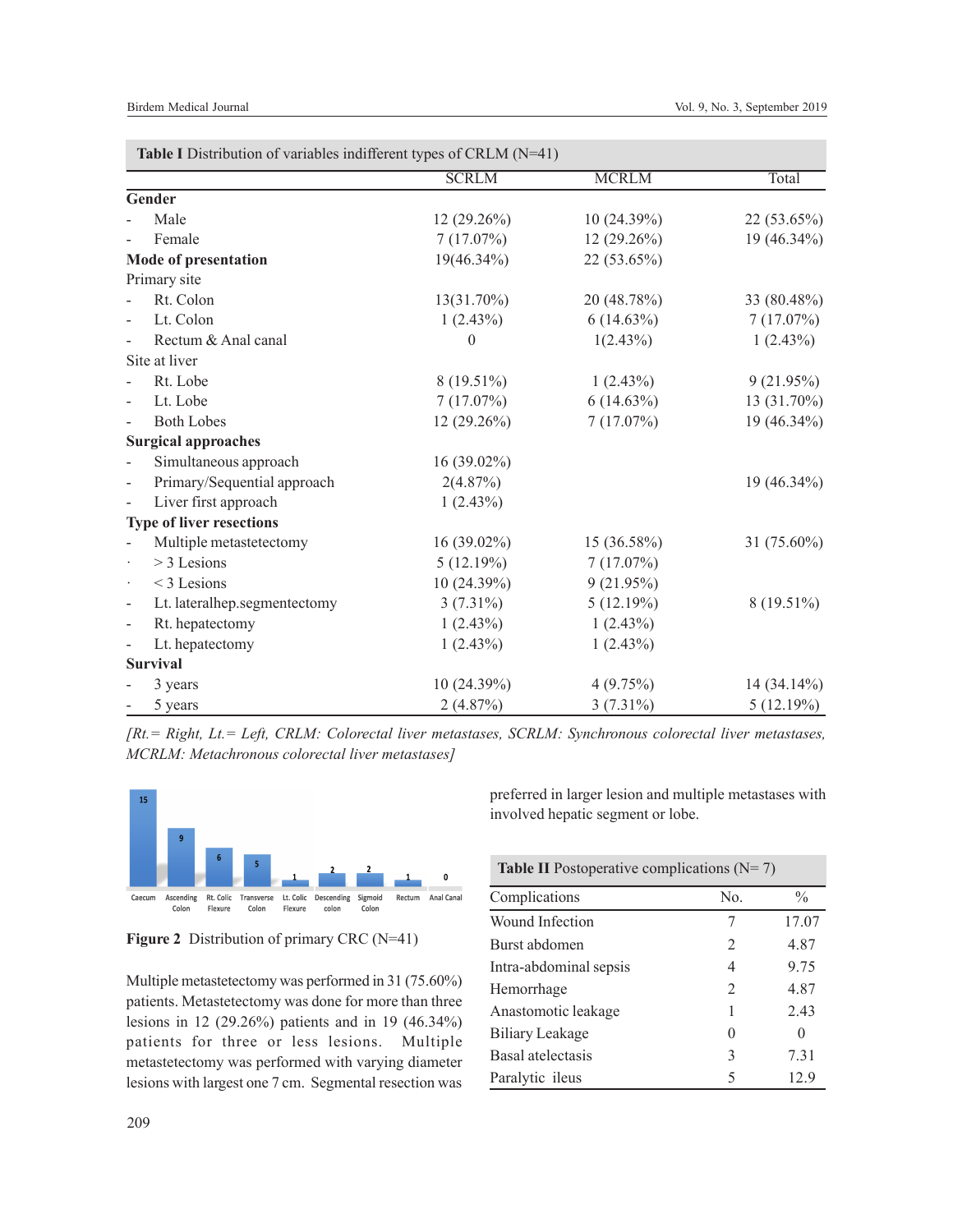Postoperative morbidity was noted in 7 (17.07 %) cases with no biliary leakage or immediate postoperative 30 days mortality. However, there was aminor colonic anastomotic leakage in our series, treated conservatively. Seven patients had wound infection and required wound care, one with methicillin-resistant *Staphylococcus aureus* (MRSA) positive strain was treated accordingly. Burst abdomen was noted in 2 patients who required immediate repair with tension suture. Among other complications, 3 (7.31%) patients had basal atelectasis and 5 patients (12.19%) developed paralytic ileus as they were with uncontrolled glycemic status for prolong period and required high doses of insulin (Table II). All patients received adjuvant chemotherapy and radiotherapy in 11 patients. They were treated by multidisciplinary team of specialists and followed up for a minimum 6 months to a maximum period of 61 months. However 6 patients (14.63%) were dropped out during follow-up. In our series, for margin negative hepatic resection, the 3 years survival was  $34.14\%$  (n=14) patients and 5 years survival in was 7.31% (n=3).

#### **Discussion**

CRLM is stage IV disease. Only 60% presents with palpable liver or a liver metastasis. Moreover, 80% hepatic metastases can be seen or felt during abdominal survey in laparotomy. Not a single hepatic segment is spared by CRLM. A quarter of patients with primary CRC presents with SCRLM and half of patients undergoing colonic resection eventually develop MCRLM. 2, 3 More than 50% of patients with CRC will develop liver metastases during their lifespan.<sup>4,5</sup> SCRLM are suggestive of poor prognosis than MCRLM. Only 13-15% of SCLM are eligible curative resection, offers long term cure and survival in 37-58% patients. Approaches to these patients are centered on presentation. Our study included 41 patients of CRLM in different hospitals of Dhaka. Neoadjuvant therapy was offered to 9 patients and adjuvant chemotherapy to all. The series showed a slight male predominance and they presented at an earlier age. Synchronous lesion were less common than its metachronous counterpart. Stepwise haematogenous spread via portal circulation from the primary site to liver and from there to other organs provides an opportunity to prevent dissemination of tumor by direct interference of hepatic metastases.<sup>6,7</sup> Evidence based on numerous retrospective and comparative studies indicate that hepatic resection is

the only available treatment that allows long-term survival. <sup>8</sup> Experiences with liver resection is associated with a 25% to 51% 5-year survival.  $9, 10$  Emerging strategies designed to increase the proportion of patients who are candidates for complete surgical resection. Despite improvements in chemotherapies and biological agents, survival is rarely longer than three years.  $6,7$ Neoadjuvant chemotherapy<sup>11</sup>, preoperative portal vein embolization  $12$  and the two-stage resection approach <sup>13</sup> contribute to this aim.

Approaches are according to presentation, primary first or sequential approach, simultaneous or combined approach, reverse sequential or liver first approach, two staged hepatectomy and extreme liver surgery. The principle of hepatic resection in CRLM is not different from any other hepatic resections. Metastetectomy with healthy margin is the choice of surgical option. In young and normal healthy liver, removal of up to 80% of liver can be possible. In post chemotherapy or with mild fatty change up to 60-70% of liver can be possible. In chronic hepatitis, up to 50-60% hepatic resection is possible. The current criteria focus on what should be left after hepatic resection. Previous criteria for resection, such as the size, location, number of intrahepatic metastases and the presence of bilobar or extrahepatic disease have been largely abandoned. Now a days, the definition of resectability includes a complete resection with tumorfree surgical margins (R0 resection), sparing at least two liver segments. The main purpose of liver resection is to resect the tumor with a sufficient tumor-free margin, while preserving as much normal parenchyma as possible.12 Histologic pattern of tumor, bilateral or unilateral disease not impact outcome. More than 3 lesions, bilobar distributions, extrahepatic disease are no longer contraindications to hepatic resection. Whether lobectomy or segmentectomy or wedge resection, metastetectomy with healthy margin is the choice of surgical option. $13,14$  We have performed multiple metastetectomy in 31 patients with more than three metastetectomy in 12 patients, however less than three metastetectomy was done in 19 patients. Simultaneous resection of primary CRC with hepatic metastases was performed in 16 cases of SCRLM. Among them 13 cases under went right hemicolectomy with hepatic resection. However, primary first approach was done in two patients and liver first in one patient. Hepatic resection is performed with intention to cure,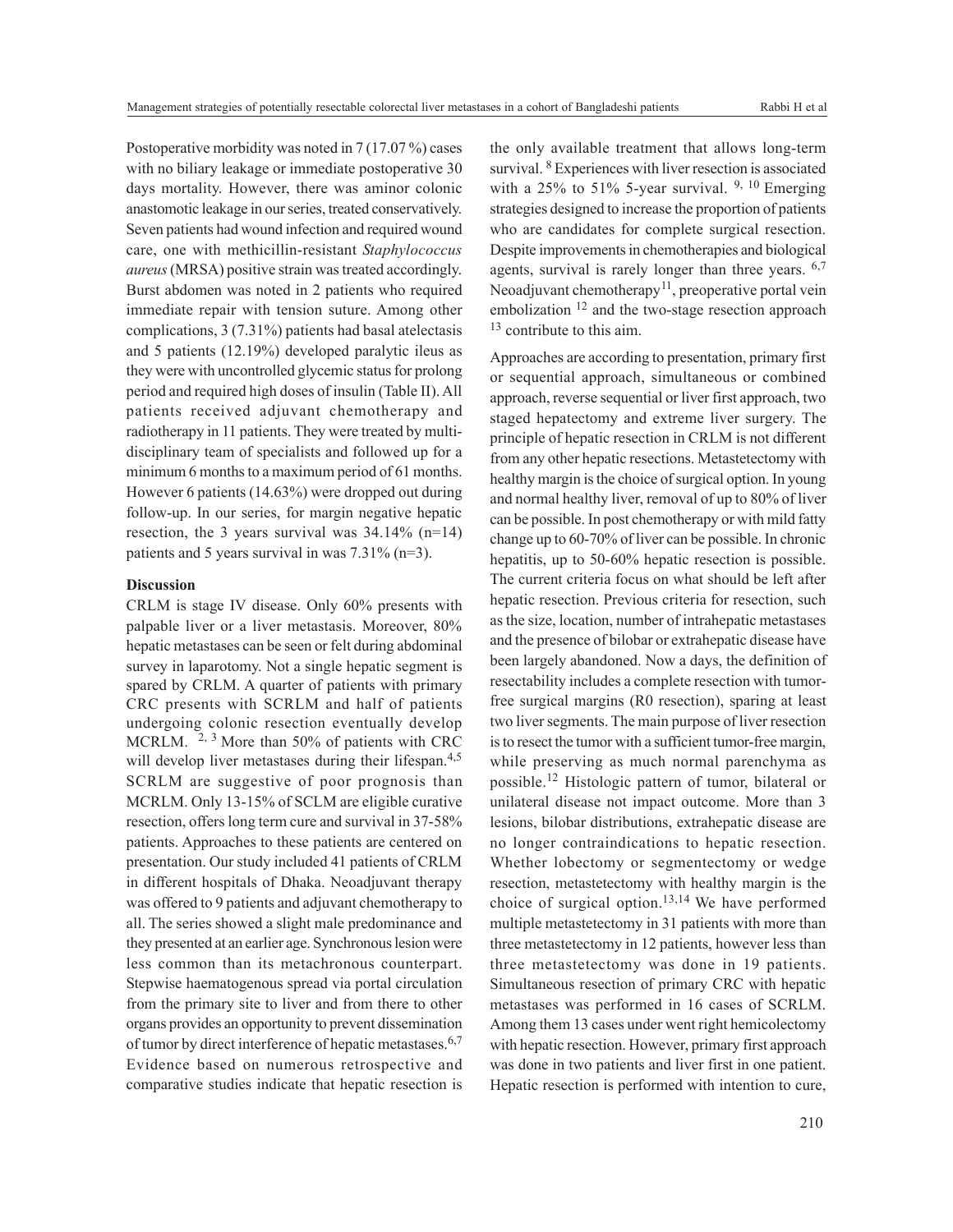but 60% to 70% of patients develop local or distant relapse.15-17 Recurrence occurs equally at intrahepatic and extrahepatic sites; 80% of all recurrences occur within two years. The median survival of patients with recurrent disease is 8 to 10 months without any treatment. Repeat resection is possible in 10% to 15% cases and may achieve a five-year overall survival of 15-40% in selected individuals. A 10-year disease-free survival is considered as cure.<sup>18-20</sup>

With improvement in imaging techniques, refinements in surgical techniques, progress in perioperative care, the postoperative mortality rate after hepatectomy has been reduced to  $<$  3% and the five-year survival rate after resection of CRLM has reached 26%-58%.<sup>21-24</sup> Besides, non-anatomical or wedge resection, removing a smaller volume of liver has reduced postoperative morbidity and mortality. Wedge resections in single rather than multiple lesions, incidence of positive resection margins was equivalent for both wedge resection and segmental resection (8.3%) and the fiveyear survival was equivalent in both groups.25-

<sup>27</sup>Evidence based numerous studies designate that hepatic resection is the only available treatment that allows long-term survival. The prognosis without hepatic resection with regional therapies, systemic chemotherapies and biological agents, median survival is 5-10 months and rarely approaches 3 years. However, survival after margin negative hepatic resection, the 5 year survivalis 40% and 10 year survivalis 20%.28,29 Five-year survivors with chemotherapy alone are anecdotal.30Ensuing the standard protocol, they were treated and followed up by multi-disciplinary team of specialists and followed up accordingly. We found, in margin negative hepatic resection, the 3 year survival in 14 (34.14%) patients and 5 years survival in 3  $(7.31\%)$ .

The study has few limitations, conducted with a small sample size and not representative of the whole country or region. More representative findings can be obtained from large sample size and in different tertiary level hospitals. We have 14.63% dropout in our series.

CRLM is an advanced disease but proper diagnosis, appropriate planning of surgical management with chemotherapy may appear curative, as was seen in this study.

## **Conflict of interest:** Nothing to declare.

## **References**

- 1. Remontet L, Estève J, Bouvier AM, Grosclaude P, Launoy G, Menegoz F, et al. Cancer incidence and mortality in France over the period 1978-2000. Rev Epidemiol Sante Publique 2003;51:3–30.
- 2. Evangelos P Misiakos, Nikolaos P. Current treatment for colorectal liver metastases; WorldJ Gastroenterol2011 September 28; 17(36): 4067-4075.
- 3. Benoist S, Brouquet A, Penna C, Julié C, El Hajjam M, Chagnon S, et al. Complete response of colorectal liver metastases after chemotherapy: does it mean cure? J ClinOncol 2006; 24: 3939-3945
- 4. Shaw IM, Rees M, Welsh FK, Bygrave S, John TG. Repeat hepatic resection for recurrent colorectal liver metastases is associated with favourable long-term survival. Br J Surg2006; 93: 457-464.
- 5. Meriggi F, Bertocchi P, Zaniboni A. Management of potentially respectable colorectal cancer liver metastases. World J Gastrointest Surg 2013 May 27; 5(5): 138-145.
- 6. Cunningham D, Humblet Y, Siena S, Khayat D, Bleiberg H, Santoro A, et al. Cetuximab monotherapy and cetuximab plus irinotecan in irinotecan-refractory metastatic colorectal cancer. N Engl J Med 2004;351:337–345
- 7. Saltz LB, Cox JV, Blanke C, Rosen LS, Fehrenbacher L, Moore MJ, et al. Irinotecan plus fluorouracil and leucovorin for metastatic colorectal cancer. Irinotecan Study Group. N Engl J Med 2000;343:905–914.
- 8. Fong Y, Fortner J, Sun RL, Brennan MF, Blumgart LH. Clinical score for predicting recurrence after hepatic resection for metastatic colorectal cancer: analysis of 1001 consecutive cases. Ann Surg 1999;230:309–318.
- 9. Adam R, Pascal G, Azoulay D, Tanaka K, Castaing D, Bis-muth H. Liver resection for colorectal metastases: the third hepatectomy. Ann Surg2003; 238: 871-883.
- 10. Adam R, Avisar E, Ariche A, Giachetti S, Azoulay D, Castaing D. Five-year survival following hepatic resection after neoadjuvant therapy for nonresectable colorectal. Ann SurgOncol 2001;8:347–353
- 11. Schiergens TS, Rentsch M, Kasparek MS, Frenes K, Jauch KW, Thasler WE. Impact of Perioperative Allogeneic Red Blood Cell Transfusion on Recurrence and Overall Survival After Resection of Colorectal Liver Metastases. Dis Col Rec 2015:58(1):74–82.
- 12. Adam R, Laurent A, Azoulay D, Castaing D, Bismuth H. Twostage hepatectomy: A planned strategy to treat irresectable liver tumors. Ann Surg 2000;232:777–785.
- 13. Sharma S, Camci C, Jabbour N. Management of hepatic metastasis from colorectal cancers: an update. J HepatobiliaryPancreatSurg 2008;15:570–580.